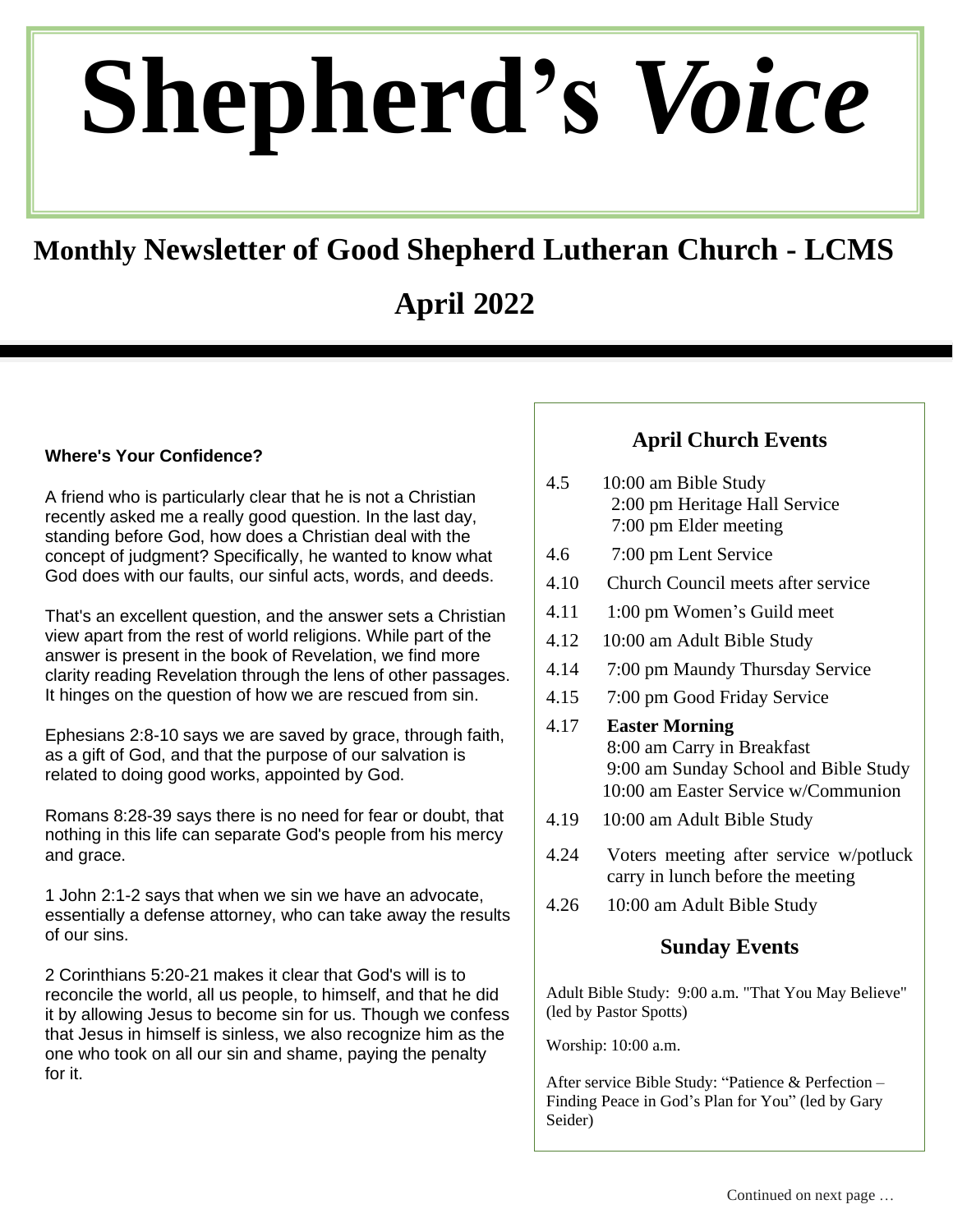Continued from page 1 …

How does the Christian stand in the final judgment? The Christian stands in his baptismal grace. In baptism we have been brought into the Name of the Father, and of the Son, and of the Holy Spirit. When God looks at us, who bear the name of Christian, he sees the perfect righteousness of Jesus. Our sin, though it may be grievous, has been taken away. It has been replaced by the perfect holiness of God.

In Revelation, we won't find Christians standing before God to plead their case. Their names have been written in the book of life. Jesus has already acted as the advocate for them. Those who don't trust in Jesus will have to plead their case before God. And this, we are assured, will not go well. Nobody can stand in God's judgment except by the righteousness of Christ.

Where is your confidence, then? Is it in Jesus or is it in yourself? If it is in Jesus, you have all the confidence in the world, for this life and for eternity. Jesus is able to take away your sin and deliver you safely to your eternal home. This is the confidence we want. It is the steadfast hope we need.

*Pastor Spotts*

# **Shepherd Supply**

**Offering free household supplies to those in need. Saturday 9-12 & Wednesday by appointment only contact Sheryl Bartels, (afternoons at 573-881-7879)**

## **PET Project**

**Pick up will be the first and third Mondays of the month. At this time, they will no longer will be accepting empty pill bottles. Please bring in your clean empty cans and clean dry plastic milk jugs or other plastic jugs that have handles. Please make sure your jugs are clean and dry inside.**



**A small shoebox can have a big impact. What goes into the box is fun, but what comes** 

**out of it is eternal. Be a part of changing children's lives all over the world in Jesus' name through the power of a simple gift with Operation Christmas Child. See the impact a simple shoebox gift, packed and sent with love, has on a child and how it reaches into a community.** 

**Adopt-a-Box: Good Shepherd Lutheran Church is collecting items for shoe boxes February through October. Everyone is welcome to adopt one or more boxes to help with this ministry. Look for the Shoe Box Ministry display in the narthex and pick your box to adopt. Each month we have a different emphasis to help you decide what to put in your box(es). Let's work together to help children have gifts this coming Christmas.**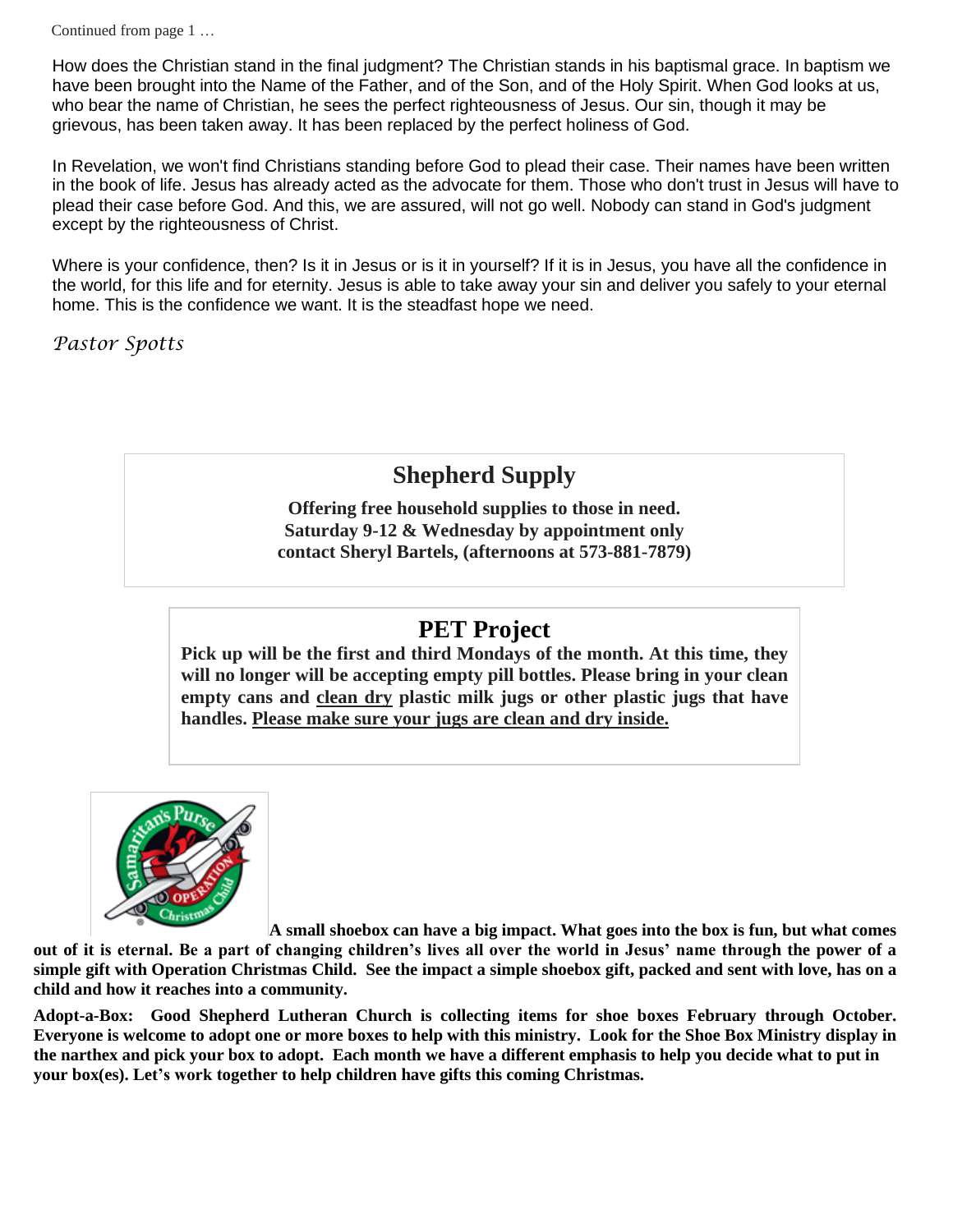## **MAY CENTRALIA SCHOOL BUDDY PACKS**

Good Shepherd Lutheran Church has volunteered to help with the buddy packs for the month of May. Pick up time at the Columbia Food Bank is from 3:00-4:30pm on Wednesday afternoon or 7:30-9:00am on Thursday morning. The food needs to be delivered to the schools by 10:00am on Thursday so we don't miss any preschoolers that leave at 11:00am and do not attend on Fridays.

**This year Good Shepherd will need to pickup and deliver the following dates.**

**May 4 May 11 May 18**

Sign up sheet and details will be posted on the bulletin board.



# **Mission Walk/Call Day Watch**

Please join our brothers and sisters from Campus Lutheran church at the Mission Walk/Call Day Watch Event on **Tuesday, April 26th beginning at 4:30 p.m.** (This is a drop-in event and you can stay as long or short as you need),

The events will start in the late afternoon/early evening with a Mission/Prayer Walk either around the parking lot/church building or inside our fellowship hall. There will be a basket set up to collect donations (as well as sign up sheets for pledges) for LWML Mites for Missions. Those donations will celebrate 80 years of the Lutheran Womens Missionary League and be turned in at the Missouri LWML convention this June. Chairs will be set up for those who may need to rest between laps.

## *There will be kid's activities set up as well including Nine-Square-In-The-Air.*

We plan to have a potluck salad and sandwich (dessert too!) supper that evening. Table service and beverages provided. **Please bring either a salad, sandwich making or dessert.**

*Campus Lutheran and GSLC join together to watch the livestream of the Call Day announcement at 7 pm.*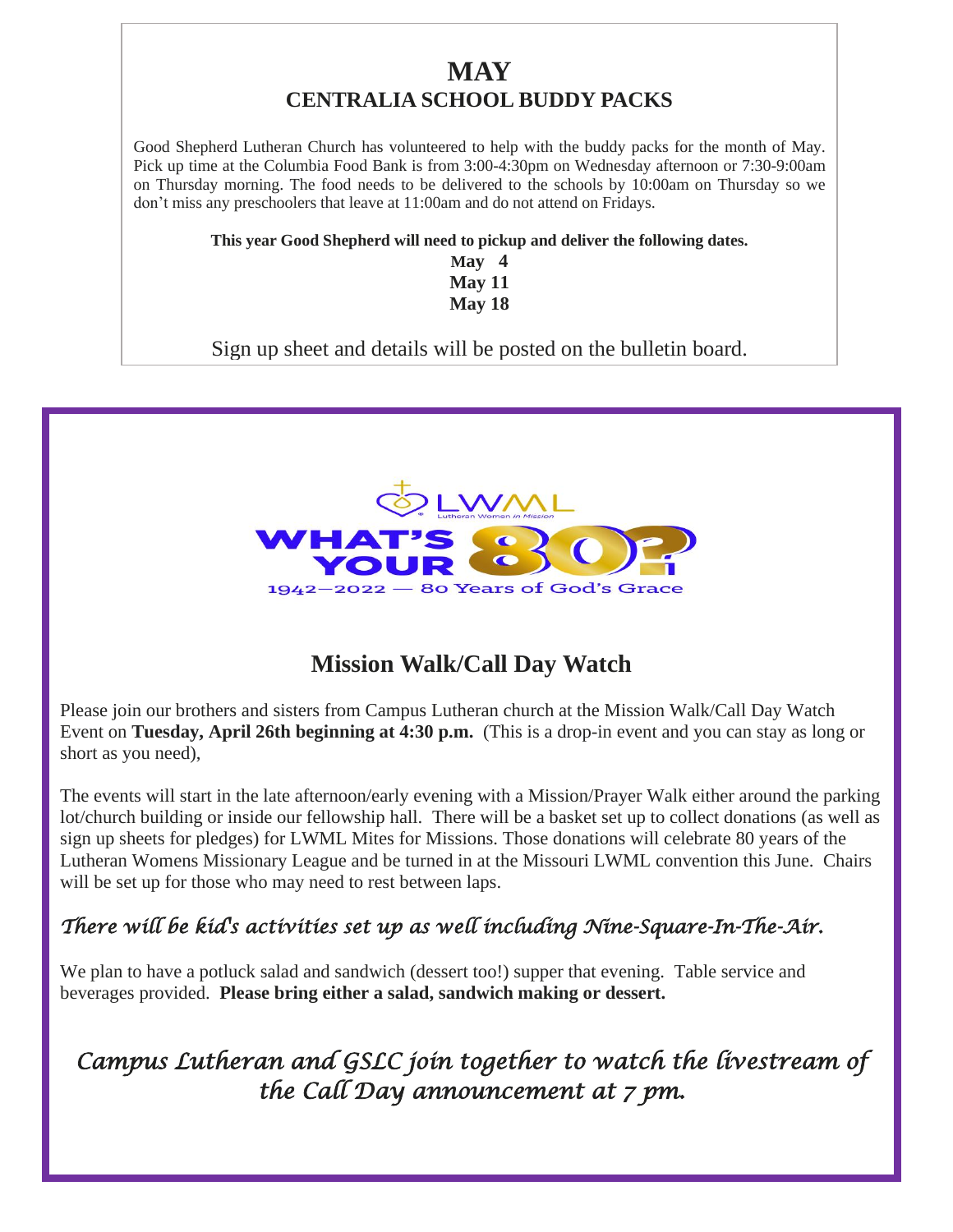## **April 20, 2022**

# **2022 MIDWEST MARCH FOR LIFE**

**Missouri State Capitol South Lawn 204 W Capitol Ave. Jefferson City, MO Activities from 8:00 am – 3:30 pm**

**For a full list of speakers and events schedule see the flyer posted on the bulletin board or go to their website: [www.midwestmarchforlife.com](http://www.midwestmarchforlife.com/) or call 573-340-8444.**

# **Sr Youth Raffle**



Judy Maseman is crocheting this beautiful afghan that she is donating to Sr. Youth to raffle as a fundraiser. All proceeds will go towards their 2022 trip to Houston, Tx

### **LCMS Youth Gathering July 9-13, 2022.**

More details to come in the near future.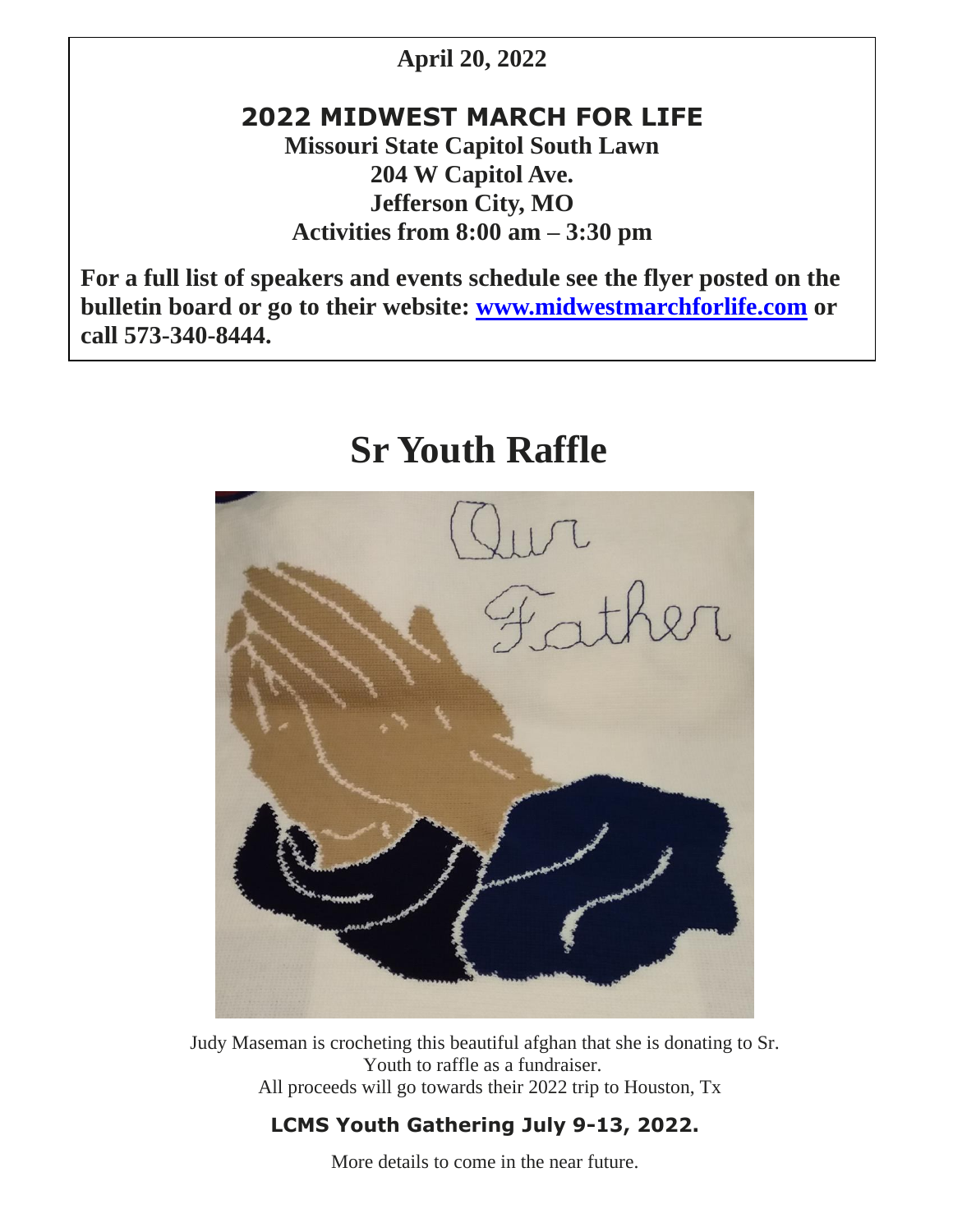# **April**

|                                                                                                                                                                                        | Monday                                | Tuesday                                                                                                                                          | Wednesday                   | Thursday                                 | Friday                              | Saturday        |
|----------------------------------------------------------------------------------------------------------------------------------------------------------------------------------------|---------------------------------------|--------------------------------------------------------------------------------------------------------------------------------------------------|-----------------------------|------------------------------------------|-------------------------------------|-----------------|
|                                                                                                                                                                                        |                                       |                                                                                                                                                  |                             |                                          | $\mathbf{1}$                        | $\overline{2}$  |
| 3<br>9 a.m Adult Bible Study<br>10 a.m. Worship w/Holy<br>Communion<br>After service Bible Study                                                                                       | $\overline{4}$                        | 5<br><b>Adult Bible Study</b><br>Study at 10:00am<br>2:00pm Heritage Hall<br>7:00pm Elder Meeting                                                | 6<br>7:00pm Lent<br>Service | $\tau$                                   | 8                                   | 9               |
| 10<br><b>Palm Sunday</b><br>9 a.m Adult Bible Study<br>10 a.m. Worship Service<br>with Children's Church<br>After service Bible Study<br><b>Church Council Meets</b><br>after service. | 11<br>Womens Guild<br>meet at 1:00 pm | 12<br>Adult Bible Study at<br>10:00am                                                                                                            | 13                          | 14<br>7:00pm Maunday<br>Thursday Service | 15<br>7:00pm<br>Good Friday Service | 16              |
| <b>Easter</b><br>17<br>8:am Carry in Breakfast<br>9 a.m Adult Bible Study<br>10 a.m. Worship w/Holy<br>Communion<br>No After service Bible<br><b>Study</b>                             | 18                                    | 19<br>Adult Bible Study at<br>10:00am                                                                                                            | 20                          | 21                                       | 22                                  | $\overline{23}$ |
| 24<br>9 a.m Adult Bible Study<br>10 a.m. Worship Service<br>with Children's Church<br><b>Voters Meeting, w/carry</b><br>in Potluck lunch                                               | 25                                    | 26<br>Adult Bible Study at<br>10:00am<br><b>Mission &amp; Prayer</b><br>Walk<br>Begins any time after<br>4:30pm. Call Day<br>announcement at 7pm | 27                          | 28                                       | 29                                  | 30              |



| 4.2  |
|------|
| 4.3  |
| 4.5  |
| 4.11 |
| 4.13 |
| 4.16 |
| 4.22 |
| 4.30 |
| 4.30 |
|      |



# APRIL ANNIVERSARIES

| Gerry & Martha Sydow April 14 |                 |
|-------------------------------|-----------------|
| Gary & Ann Seider             | <b>April 30</b> |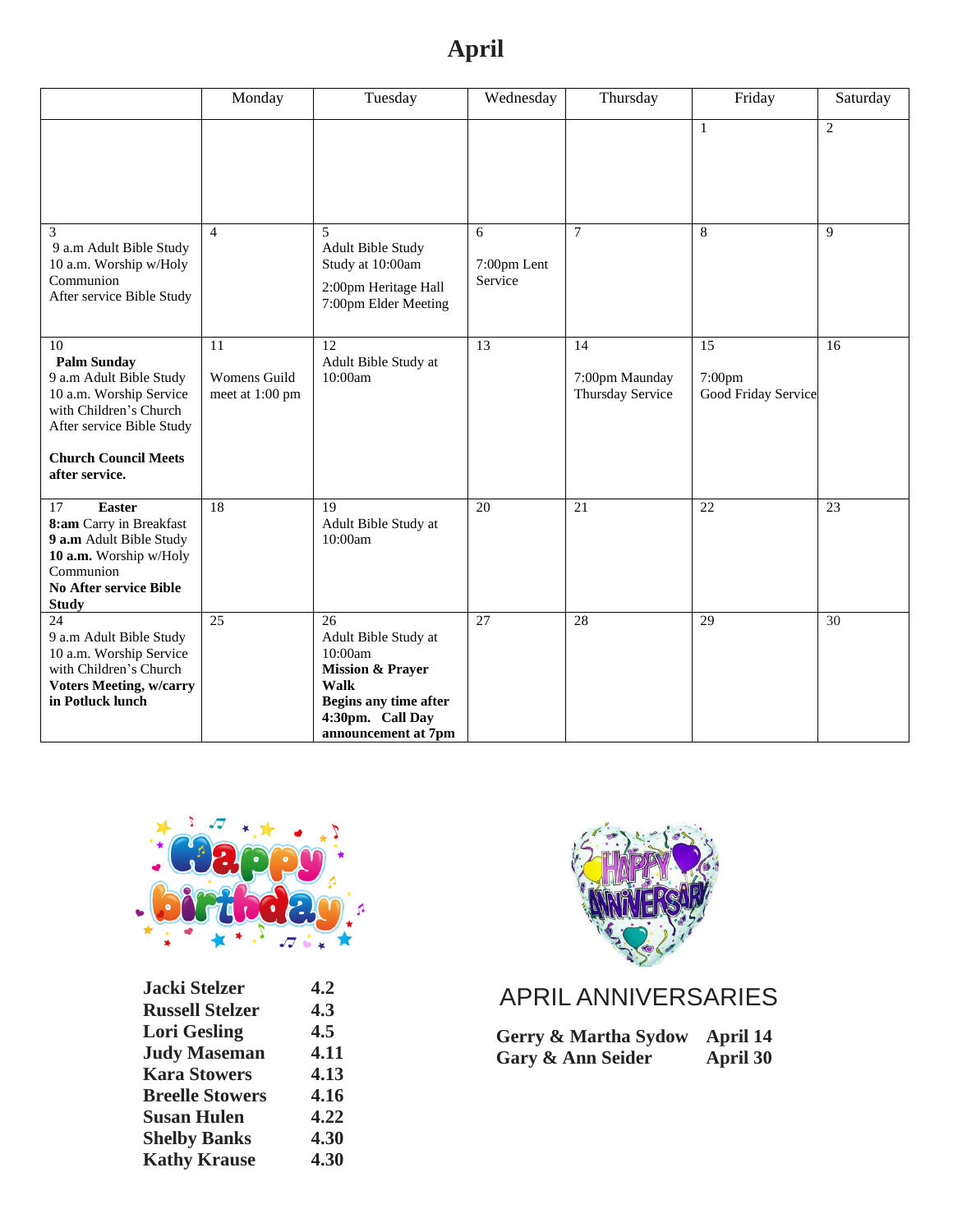

## **APRIL**

#### **April 3 "This Is the Feast"**

Speaker: Rev. Dr. Michael Zeigler A costly and extravagant meal prepared by a master chef symbolizes the meal Christ serves to His people, the Church. (Luke 22:27)

#### **April 10**

**"Drawn Through the Cross"** Speaker: Rev. Dr. Michael Zeigler Dr. Michael Zeigler talks about people drawing the cross and how the cross is drawing people. (Luke 23:34)

#### **April 17**

**"Can I Get a Witness?"** Speaker: Rev. Dr. Michael Zeigler (Luke 24:48)

#### **April 24 "Misplaced Doubt"**

Guest Speaker: Pastor John Nunes (John 20:24-29)

#### **Broadcasting**

**Columbia, MO KMCV 100.9 FM Sunday Mornings at 8:00am**

**Moberly, MO KWIX 92.5 FM Sunday Afternoons at 1:30pm**

## **April Calendar**

April 3: Fifth Sunday in Lent Text: Luke 20:9-20 April 10: Palm Sunday Text: Luke 22:1-23:56 April 17: The Resurrection of Our Lord Text: Luke 24:1-12 April 24: Second Sunday of Easter Text: John 20:19-31



#### **Officiant: Pastor David Spotts (vacancy)**

#### **Board of Elders**

| <b>Russell Stelzer</b> | $(573) 682 - 7230$ |
|------------------------|--------------------|
| <b>Randy Simmons</b>   | $(573) 808 - 1497$ |
| <b>Curt Nadler</b>     | $(573) 682 - 4541$ |

#### **Board of Trustees**

**John Briggs (573) 424-2257 Aaron Seider (573) 296-0429 Henry Rainey (573) 823-9777**

**Church ballfield maintenance & scheduling Kara Stowers (816) 547-5272**



Be sure to check "Church Updates" for the latest church news and prayer requests, as well as serving and giving opportunities at Good Shepherd. Sign up and register at [www.churchupdates.org](http://www.churchupdates.org/)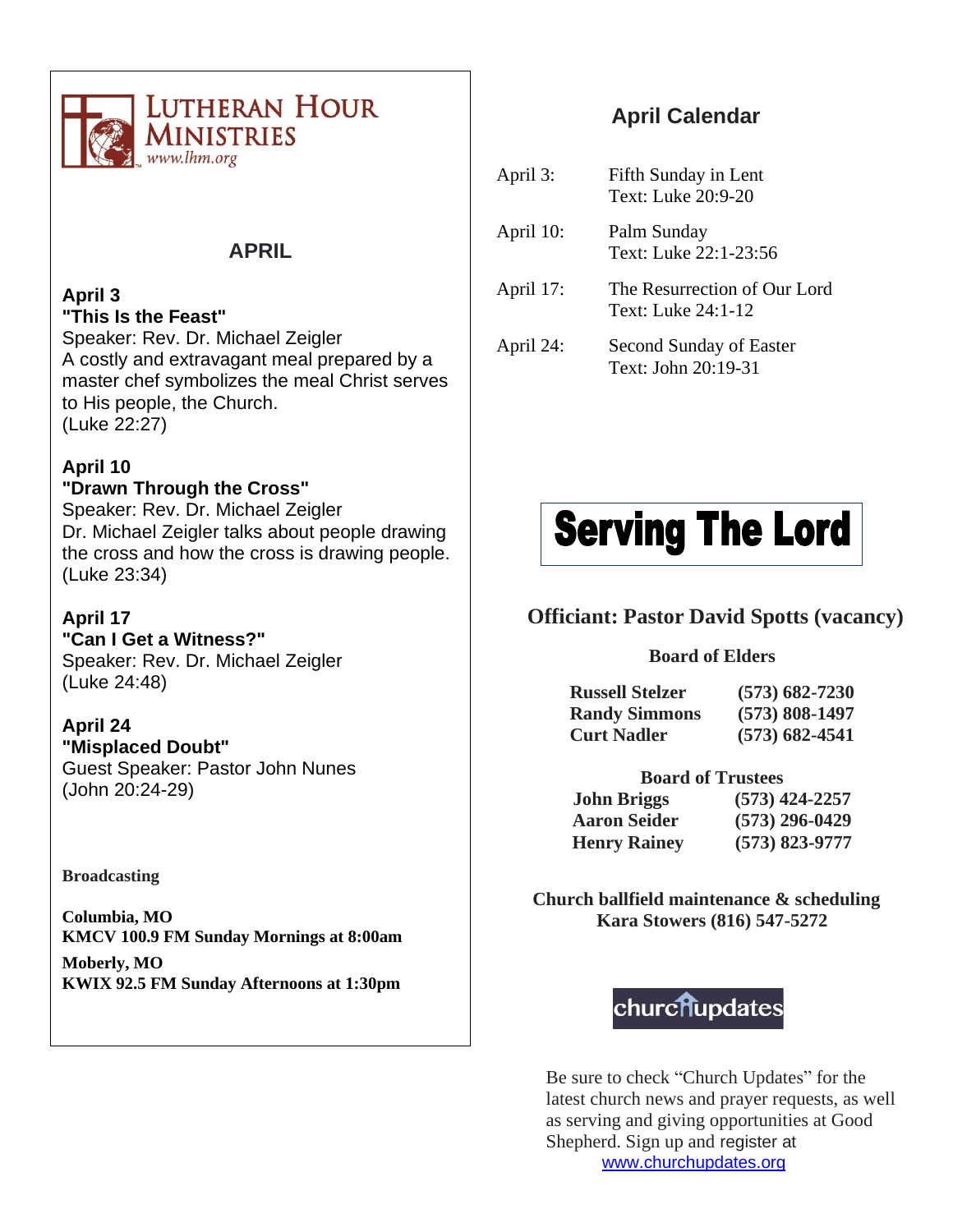# **FINANCIAL & ATTENDANCE**

| <b>February 27</b>                   |            |
|--------------------------------------|------------|
| <b>Attendance</b>                    | 52         |
| Current                              | \$1,416.00 |
| <b>Building</b>                      | \$427.32   |
| <b>Total</b>                         | \$1,843.32 |
| <b>March 6</b>                       |            |
| <b>Attendance</b>                    | 41         |
| Current                              | \$1,845.00 |
| <b>Building</b>                      | \$180.00   |
| <b>Total</b>                         | \$2,025.00 |
| <b>March 13</b>                      |            |
| <b>Attendance</b>                    | 57         |
| Current                              | \$1,216.00 |
| <b>Building</b>                      | \$180.00   |
| <b>Total</b>                         | \$1,396.00 |
| March 20<br><b>Attendance</b>        | 55         |
| Current                              | \$7,068.00 |
| <b>Building</b>                      | \$180.00   |
|                                      |            |
| <b>Total</b>                         | \$7,248.80 |
| <b>March 27</b><br><b>Attendance</b> | 55         |
| Current                              | \$1,042.00 |
| <b>Building</b>                      | \$487.32   |
|                                      |            |

#### **Current**

10% of our current offerings are sent to Missouri District for missions. The remaining 90% is used for GSLC budget expenses.

**Total \$ 1,529.32**

#### **Building**

100% of money designated for building stays in our congregation for budget expenses.

#### **March Special Services**

| 3/2/22 | Ash Wednesday          | \$306.00 | 28 |
|--------|------------------------|----------|----|
| 3/9/22 | Lent Service           | \$165.00 | 11 |
|        | $3/16/22$ Lent Service | \$301.00 | 21 |
|        | $3/23/22$ Lent Service | \$205.00 | Q  |

 **Attendance**

## **Other March Deposits**

| 3/6/22 CPH-Books for Bible Study | \$30.00  |
|----------------------------------|----------|
| 3/6/22 CPH-Books for Children    | \$40.00  |
| 3/13/22 Sr. Youth                | \$423.00 |
| 3/13/22 Armand Fischer Memorial  | \$25.00  |
| 3/13/22 Volley Ball Hall Use     | \$200.00 |
| 3/20/22 Sr. Youth                | \$309.00 |
| 3/27/22 Sr Youth                 | \$224.00 |
|                                  |          |



#### **Easter Morning, April 17, 2022**

**8:00am Carry in breakfast**, those attending are asked to bring breakfast casseroles and breakfast dishes to share. Table service and drinks will be provided by the church.

**9:00am Sunday School and Bible Study 10:00am Worship Service with Holy Communion**

#### **2022 Lent Offerings SPECIAL OFFERING DESIGNATION**

The offerings for Ash Wednesday, Midweek services, Maundy

#### **One-third to Senior Youth Group**

**One-third to Eleos Ministries International Outreach** (This charity is the one Pastor Spotts daughter is affiliated with)

#### **One-third to Lutheran Heritage Foundation**